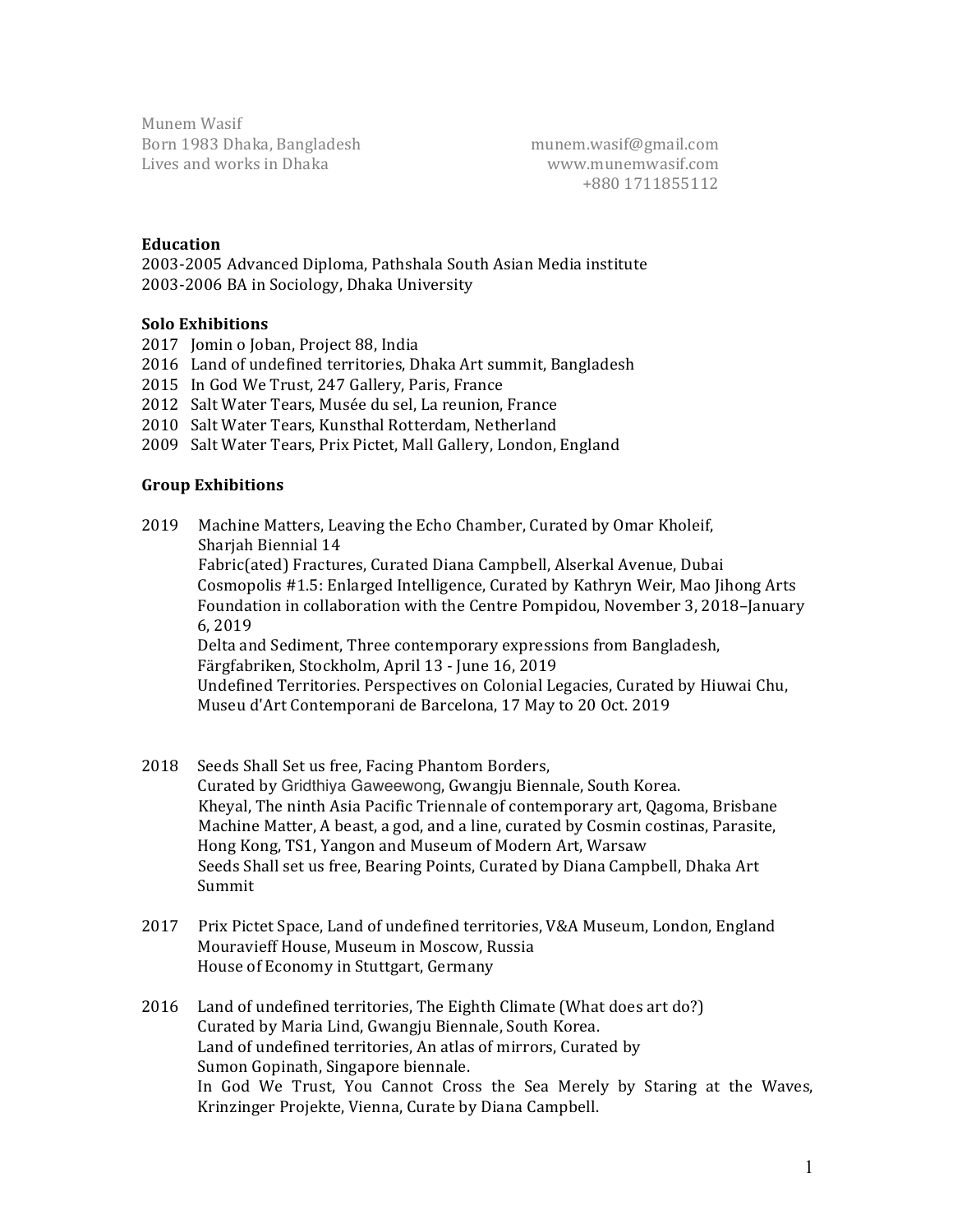- 2014 Eyes on Bangladesh, New York, USA
- 2013 The Prix Pictet Commissions: Munem Wasif, Chris Jordan, Ed Kashi & Simon Norfolk, Somerset House, London, England The Commissions-Thessaloniki Museum of Photography, Greece
- 2012 Salt Water Tears, Musée du sel, La reunion, France Bangladesh Standing on the Edge, La Brassaire, France
- 2011 38 Photographs, Fotoartfestival, Karkow, Poland Belonging, Noorderlicht Photofestival, Groningen, Netherland Salt Water Tears, Chobimela International festival of Photography, Dhaka
- 2010 In God We Trust, Visa pour L'image, Perpignan, France Blood Splinter of Jute, Noorderlicht Photofestival, Groningen, Netherland Salt Water Tears- Prix Pictet Laureates, Musée de l'Élysée, Lausanne Where Three Dreams Cross, Fotomuseum Winterthur, Switzerland Belonging, Artefoto, festival of photography, Ancona, Italy Where Three Dreams Cross, Whitechapel gallery, London, England
- 2009 Salt Water Tears, Bâtiment des Forces Motrices, Geneva, Switzerland Blood Splinter of Jute, Nepal Art council, Kathmandu, Nepal Bangladesh Sure le fil, Villa de la region, La Reunion, France Bangladesh Sure le fil, Visa pour L'image, Perpignan, France

### **Grants and Awards**

- 2016 Bengal Practice grant, 2016
- 2009 Prix Pictet commission, England/ France
- 2008 City of Perpignan Young Photographer's Award, VISA POUR L'IMAGE, France
- 2008 F25, International Award for concerned photography, Italy
- 2007 Joop Swart Masterclass by World Press Photo, Netherland

# **Publications**

Le Monde 2, Sunday times Magazine, Guardian, Politiken, Io Donna, Mare, Du, Days Japan, L'expresso, Librations', Geo, Courier international, Neon, Der zeit, Asian Geographic, British journal of photography, Lens Culture, Camera work, Himal Southasian, Zonezero

### **Books**

- 2014 Belonging, Clementine de la Feronniere, France
- 2011 Larmes salées /Salty Tears, Images Plurielles, France
- 2010 Under the Banyan Tree, Pathshala, Bangladesh
- 2008 Bangladesh Standing on the Edge, CDP Editions, France

### **Curatorial projects**

2017 Chobi Mela VII, VIII, IX & X International festival of Photography, Co-Curated with ASM Rezaur Rahman, Tanzim Wahab, Dhaka, Bangladesh